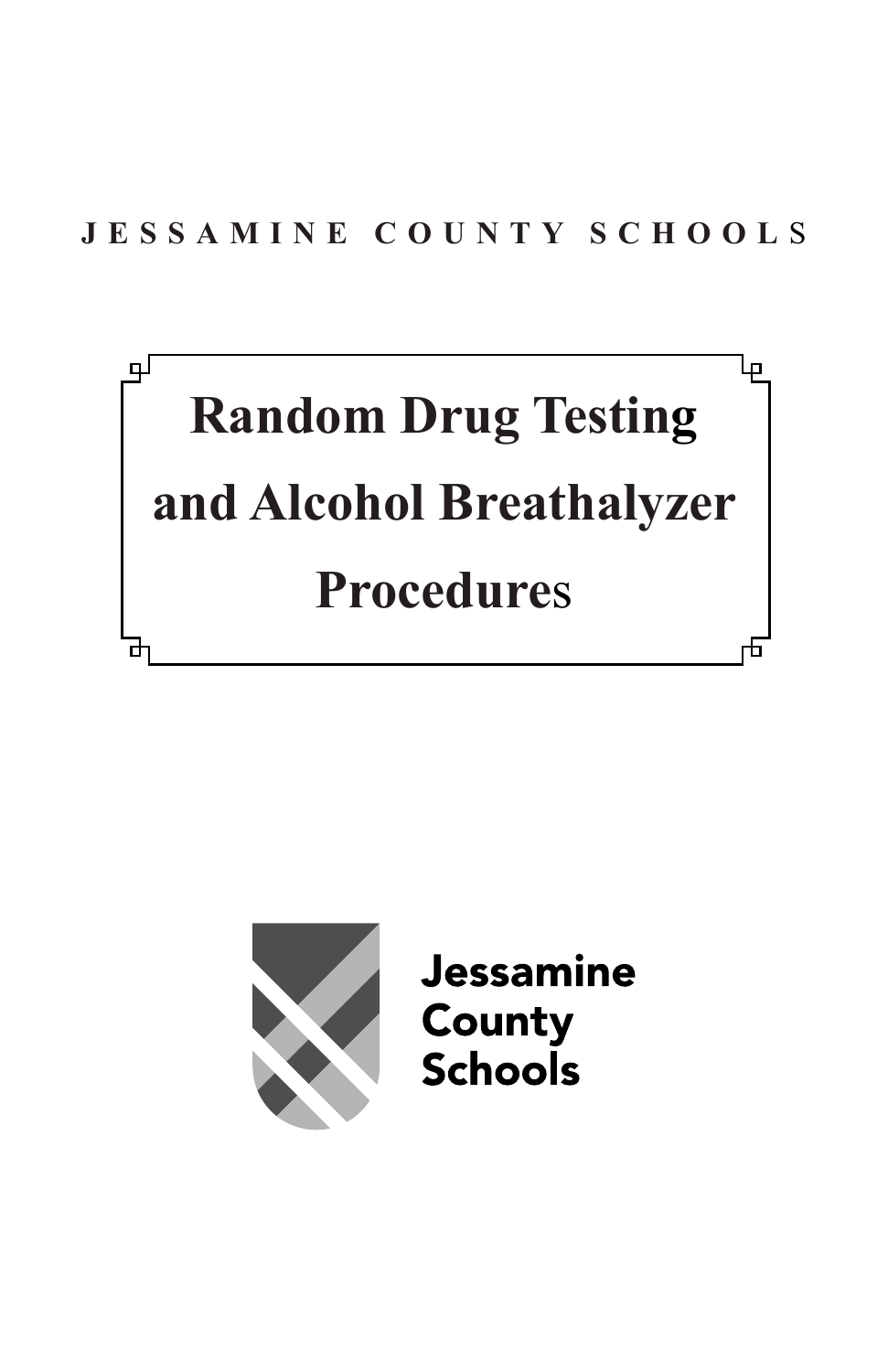# **Contents**

| Jessamine County Schools Random Drug Testing<br>and Alcohol Breathalyser Procedures 3 |
|---------------------------------------------------------------------------------------|
|                                                                                       |
|                                                                                       |
|                                                                                       |
|                                                                                       |
|                                                                                       |
|                                                                                       |
|                                                                                       |
|                                                                                       |
|                                                                                       |
|                                                                                       |
|                                                                                       |
|                                                                                       |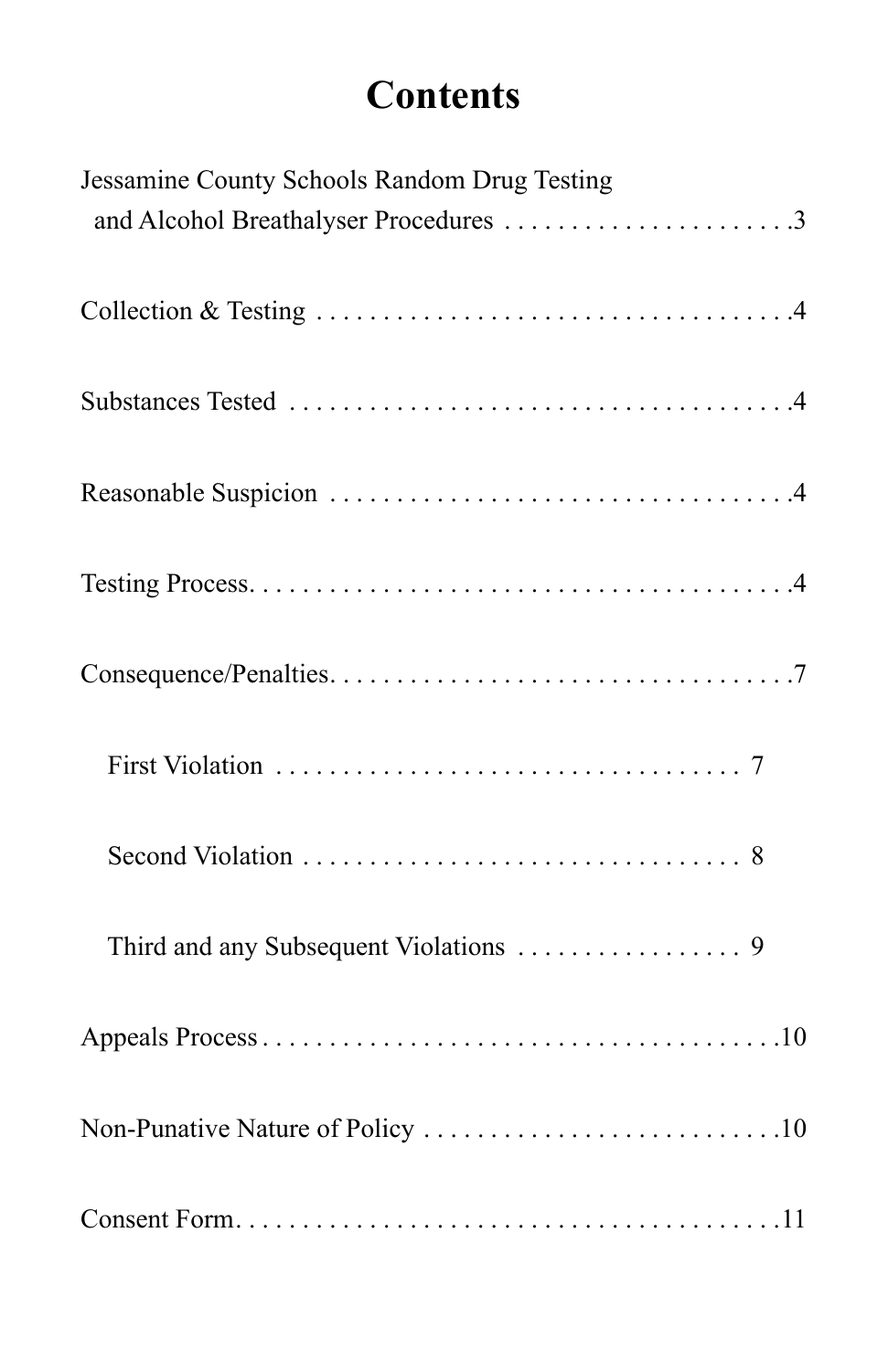## **Jessamine County School**s **Random Drug Testin**g **and Alcohol Breathalyzer Procedure**s **Eligibility (Athletics)**

Determination of athletic eligibility shall be made in compliance with applicable policies, administrative procedures, and Kentucky High School Athletic Association requirements.

## **Drug/Alcohol Testing Procedures**

In order to accomplish the purpose of Policy 09.423, each student driver and/or student athlete on Jessamine County athletic teams shall be required to participate in a program of substance abuse testing.

For Drugs:

Testing shall be accomplished by the analysis of urine, hair or saliva specimens obtained from the student drivers or student athletes.

For Alcohol:

Testing shall be accomplished by the analysis of a breathalyzer sample obtained from the student drivers or student athletes.

#### **Collection and Testing**

A collection and testing process shall be established, maintained and administered to ensure (a) randomness of selection procedures, (b) proper student identification, (c) that each specimen is identified with the appropriate student, (d) maintenance of the unadulterated integrity of the specimen, and (e) the integrity of the collection and test process as well as the confidentiality of test results.

- **1. Collection of Specimen** Procedures for taking a urine specimen, in the event of a positive breath analysis for alcohol assay, will follow the same procedures as outlined for a drug specimen, and the specimen will be tightly sealed immediately to avoid loss of volatile constituents.
- **2. Test Methods and Levels** The breath analysis test level to be considered positive will be any trace of alcohol, which would lead to a confirming test. The alcohol urine assay will be an EMIT screening followed by a confirmatory gas chromatography test on positive screens. Either test will be considered positive if their is confirmation of any trace of alcohol.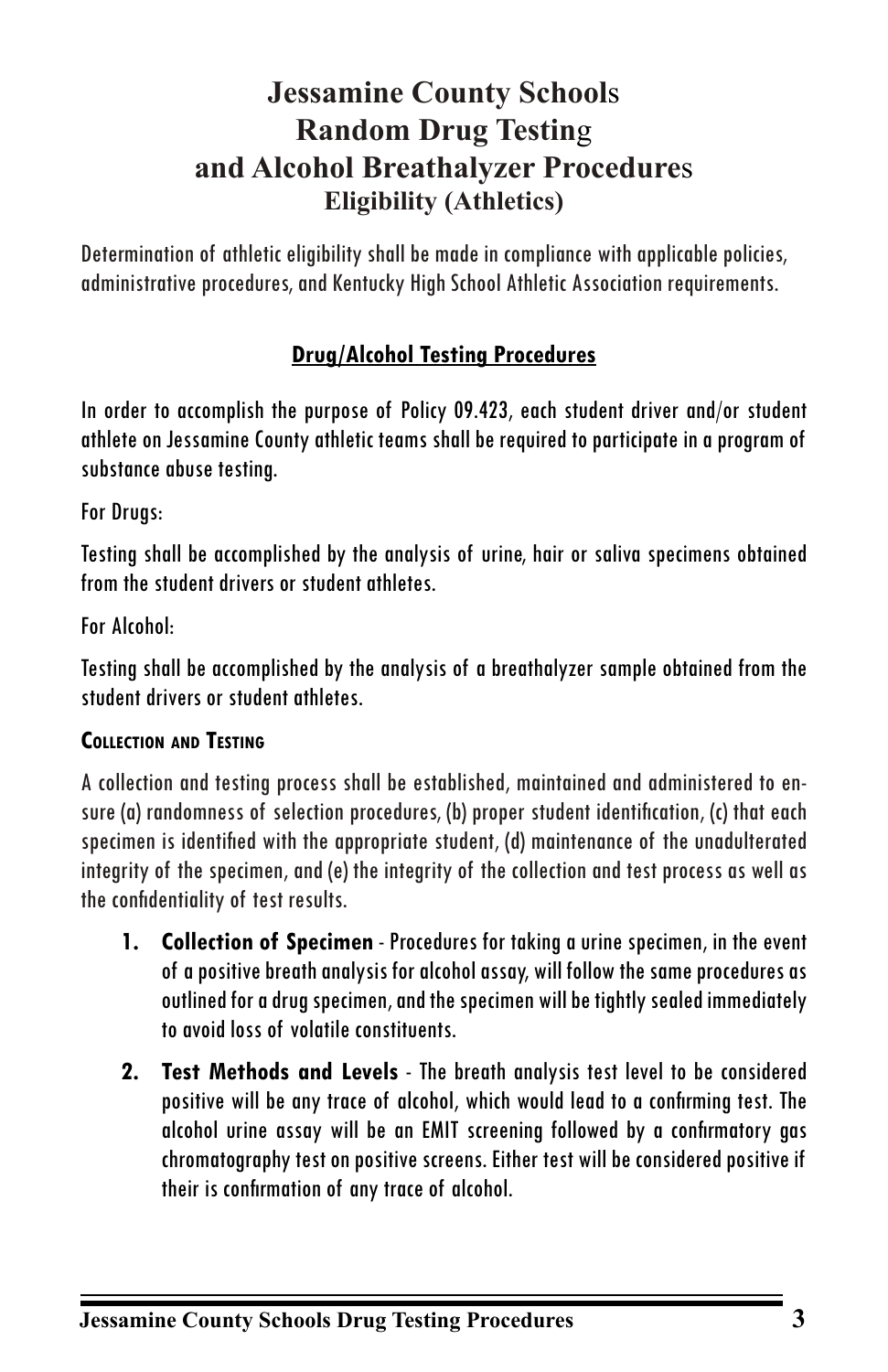#### **Substances Tested**

For Drugs:

Student driver's or student athlete's urine, hair or saliva specimens shall be tested for the following but not limited to: (a) amphetamines, (b) marijuana (THC) (c) cocaine and its derivatives, (d) opiates, (e) phencyclidine (PCP) (f) benzodiazepine, (g) barbiturates, and (h) methadone, (i) methaqualone, (j) propoxyphene.

## For Alcohol:

Student driver's or student athlete's breathalyzer sample shall be tested for any form of alcohol to include the following: (a) beer, (b) wine, (c) bourbon, (d) rum, (e) whiskey, (f) etc.

## **Reasonable Suspicion**

Upon reasonable suspicion concerning a student athlete or student driver, the School Principal or Random Student Drug Testing (RSDT) Coordinator may recommend an immediate alcohol breathalyzer or drug test to include an evaluation of any illegal or banned drug.

## **Testing Process**

The testing program shall be conducted as follows:

- 1. Prior to driving to school or attending tryouts for an athletic team, the student driver or student athlete and a parent or legal guardian must sign the required "Alcohol/Drug Testing Consent" form BEFORE THE STUDENT WILL BE PERMITTED TO DRIVE TO SCHOOL OR TRY OUT FOR ANY ATHLETIC TEAM.
- 2. Immediately prior to giving a urine specimen, hair sample, saliva swab or breathalyzer sample, each student driver/athlete shall complete a "Consent to Test and Chain of Custody Form". The form shall identify the student driver or student athlete only by a confidential number and shall be placed in a sealed package, which shall be taken to the drug-testing laboratory along with the urine, hair or saliva specimen.
- 3. Drug testing shall be done at the following times:
	- a. All student drivers and student athletes shall be subject to random testing at any time during the school year.
	- b. Scheduled times for random tests shall be selected by the Superintendent or RSDT Coordinator.
- 4. During each random drug test, approximately ten per cent (10%) of the student drivers and ten percent of the student athletes shall be tested.
- 5. A representative of the testing lab shall determine which student drivers or student athletes are to be tested by the random drawing of names from among all student drivers and student athletes at each school.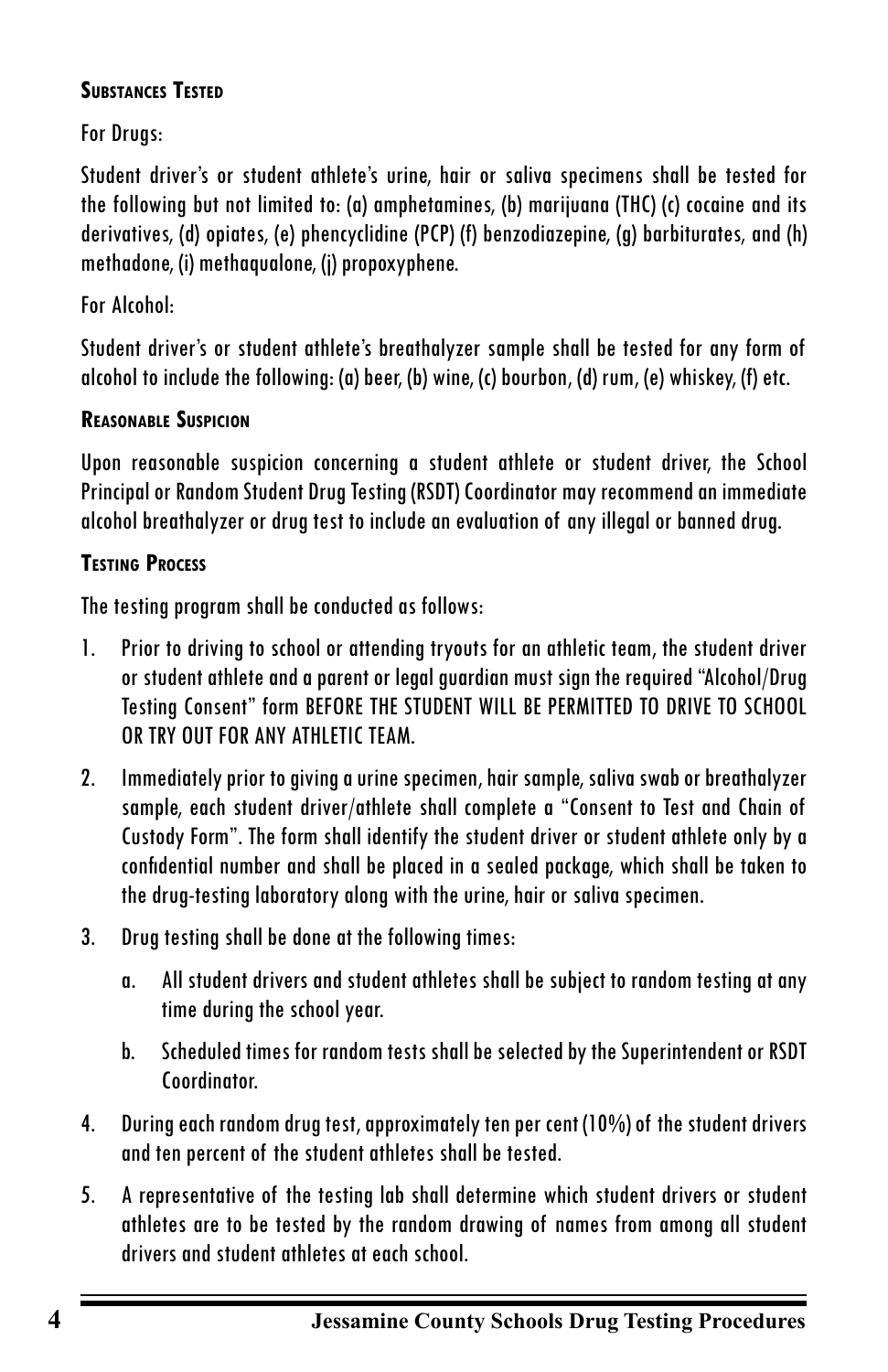- 6. The collection of urine, hair or saliva specimens shall be done by a trained nurse, and the scientific analysis of the potentially positive specimens shall be conducted by a drug-testing laboratory selected by the board.
- 7. Drug collection procedures for urine, hair and saliva specimens shall be maintained and administered by the trained nurse in an effort to minimize any intrusion or embarrassment for each student driver and student athlete, ensure the proper identification of the student driver and student athlete and the student driver and student athlete's specimen, minimize the likelihood of the adulteration of a urine, hair or saliva specimen and maintain complete confidentiality of test results. To that end, the following are required:
	- a. An administrator or athletic director shall be present.
	- b. The trained nurse shall provide each student driver and student athlete present for the collection process a receptacle for the collection of urine, hair or saliva. The student driver and student athlete shall be permitted privacy during the collection process. The student driver and student athlete will not be permitted to have any other individual present while producing a urine sample.
	- c. Immediately prior to entering the private bathroom facility utilized for the collection process, the student driver and student athlete shall be required to leave all personal belongings (including jackets, purses, book bags, pocket contents, etc.) in the custody of the Jessamine County Schools' representatives present for student identification.
	- d. Prior to entering the private bathroom facility utilized for the collection process, the trained nurse shall treat the water in the private bathroom facility with a coloring substance (frequently referred to by drug testing laboratories as "bluing the water") to prevent a student driver or student athlete from attempting to dilute or otherwise adulterate the urine specimen.
	- e. Within four (4) minutes following the collection of the urine specimen, a trained nurse shall utilize a thermometer device to test the temperature of the urine specimen. Urine specimens testing below a temperature of 90 degrees Fahrenheit shall be discarded and the student driver or student athlete shall be required to remain under supervision until able to produce another urine specimen. A student driver or student athlete producing a urine specimen testing above a temperature of 100 degrees Fahrenheit shall be subject to having the student driver or student athlete's body temperature taken (orally only) by a trained nurse. If the differential between the student driver or student athlete's body temperature and the temperature of the urine specimen is not within the acceptable range, as outlined in this section, the student driver or student athlete will be required to remain under supervision until able to produce another urine specimen. A student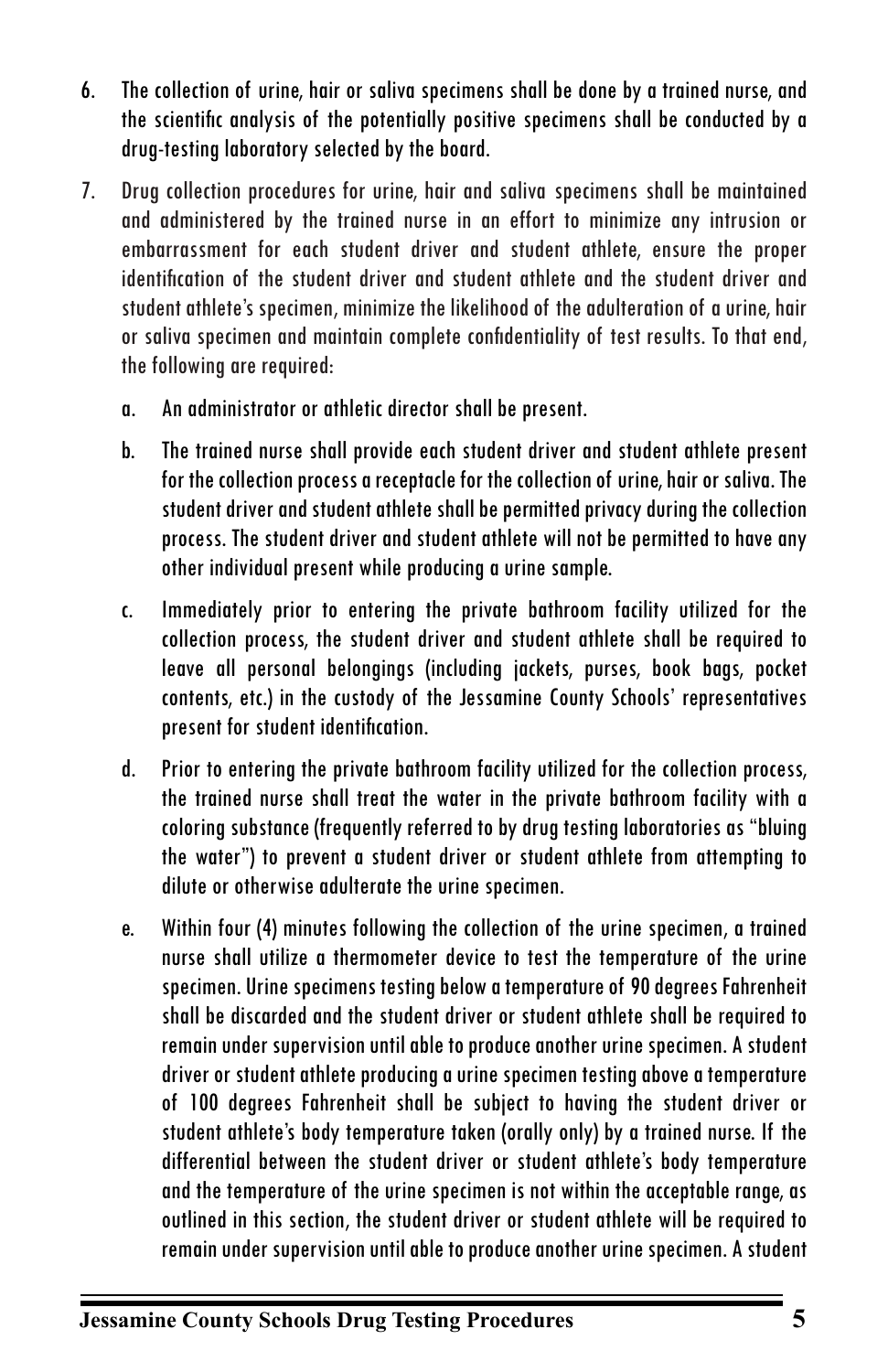driver or student athlete producing an altered urine specimen, i.e. mouthwash, soda or other liquid with the same color as urine will be considered as failure to take the drug test and will be treated as a positive drug test.

- 8. Alcohol breathalyzer tests shall be administered and evaluated by trained personnel in an effort to minimize any intrusion or embarrassment for each student athlete and to maintain complete confidentiality of samples. To that end, procedures require the presence of an administrator or athletic director. The student driver or student athlete shall take the breathalyzer in the privacy of the Principal's or school athletic director's office, and those results will be recorded and evaluated prior to the student driver or student athlete leaving the testing site.
- 9. The collection of urine, hair or saliva specimens and breathalyzer samples shall be conducted on Jessamine County School premises.
	- 10. All scientific analyses of a potential positive collected urine, hair and saliva specimens for drug testing shall be conducted by the drug-testing laboratory. Each urine specimen shall initially be tested by the drug-testing laboratory using a highly accurate immunoassay technique ("EMIT"). Initial positive results must be confirmed by gas chromatography/mass spectrometry ("GC/MS"). If the initial presumptive positive result is not confirmed by the GC/MS technique, the test shall be deemed to be negative. Only after the GC/MS confirmation shall a test result be reported as positive.
	- 11. A portion of each positive urine, hair or saliva specimen given by each student driver or student athlete shall be preserved by the drug testing laboratory for a minimum of six (6) months.
	- 12. The testing laboratory shall forward written notice of all test results to a designated Medical Resource Officer (MRO), who shall be responsible for reviewing and interpreting each confirmed positive test to determine if there is an alternative medical explanation, before results are reported to the RSDT Coordinator.

Activities of the MRO may include, but are not limited to, the following:

- Requiring a retest of the original specimen if the MRO deems it necessary; and
- Verifying that the laboratory report and the specimen are correct.

If the MRO determines that there is a legitimate medical explanation for the positive test other than use of a prohibited drug, the MRO will conclude that the test is negative. If the MRO concludes that a particular test is scientifically insufficient, the MRO will conclude that the test is negative for that student. If the MRO determines that there is no legitimate explanation for the positive test other than use of a prohibited drug, the MRO will communicate the test results in writing as a positive to the RSDT Coordinator. The MRO also will communicate results of negative tests to the RSDT Coordinator.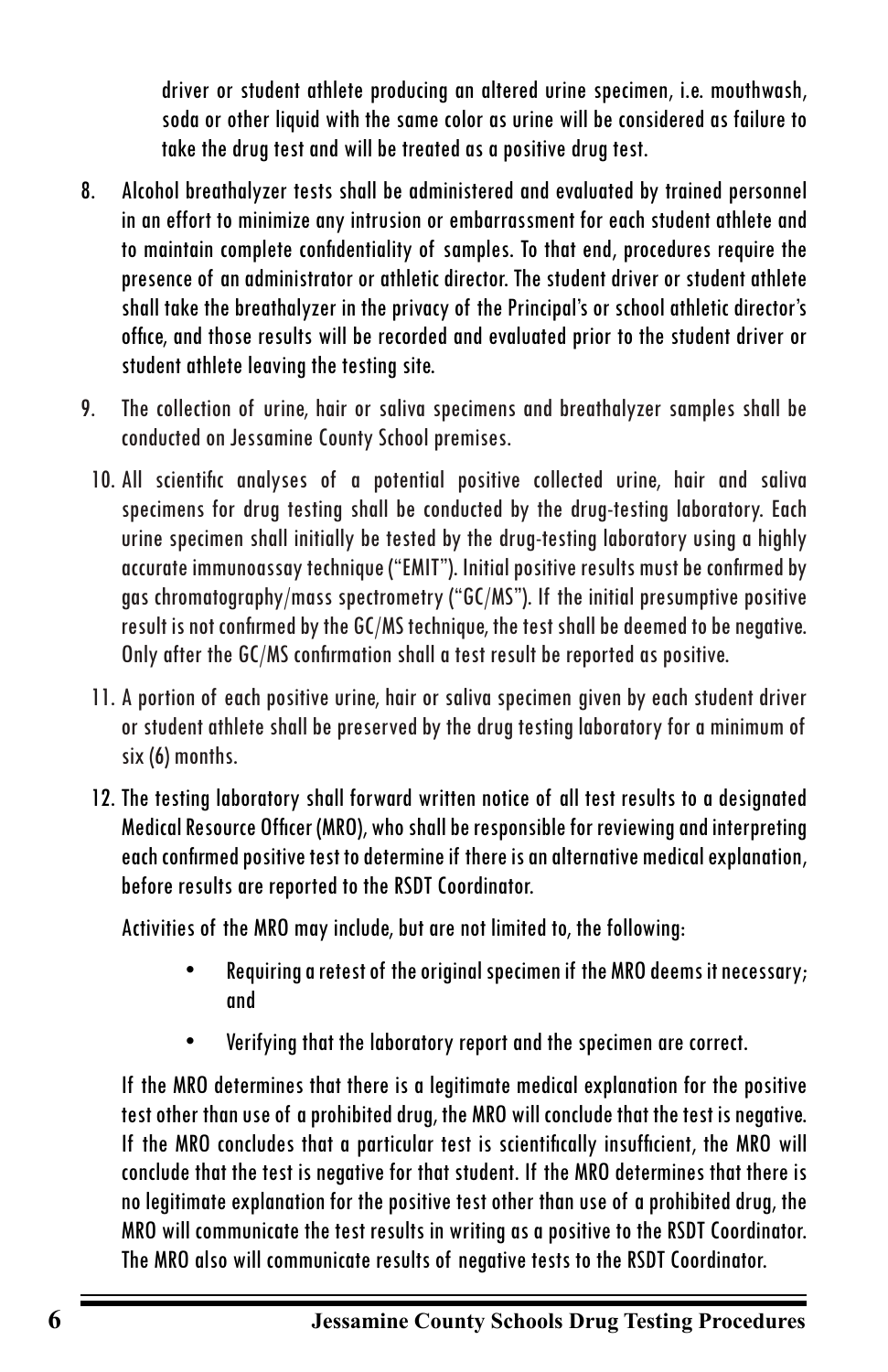- 13. The RSDT Coordinator shall provide the written notice of results (negative or positive) to the Principal and, where applicable, to the Head Coach, and to the student drivers/ athletes tested and their parent(s) or legal guardian(s). The drug-testing laboratory shall not provide test results verbally. All test results are confidential and shall be maintained in the RSDT Coordinator's office under the strictest security. Tests results shall be kept separate from general student records and will be scheduled for destruction two years after the student graduates or otherwise is no longer enrolled in the District.
- 14. Student drivers and student athletes shall be subject to random drug testing throughout the school year. The cost of these random tests will be assumed by the Jessamine County Board of Education.
- 15. Student drivers and student athletes shall be subject to an alcohol breathalyzer test at any time throughout the school year.

#### **Consequences/Penalties**

If a student driver or student athlete's drug specimen tests positive as provided above, the Principal or a designee shall provide the parent/guardian and the student driver or student athlete with an opportunity to be heard before penalties are imposed.

If a student driver or student athlete refuses to participate in the testing process, as defined on page 4 and following, the student driver shall lose parking privileges for a one (1) calendar year period and/or the student athlete shall be excluded from participation in any interscholastic-curricular activity for one (1) calendar year to begin from the date of the test refusal.

The following consequences/penalties will be imposed on student drivers and student athletes who test positive for a drug or alcohol violation:

#### **1. First Violation**

A. The student driver's parking privileges shall be suspended for the next four (4) weeks. The student athlete shall be suspended for the next four (4) consecutive interscholastic events or the next four (4) weeks of the season, whichever is greater. The student athlete will be encouraged to attend practices and games. The suspension may carry over to the student athlete's subsequent participation on another interscholastic activity and/or to the following season. The District may provide information to students and their parent/guardian regarding community resources, including treatment and/or counseling options. At the discretion of the principal a first-time offender who has not sold, distributed or given to others such alcohol, drugs or look-alike items may be offered an intervention contract. To be eligible for consideration of an invertention contract a student must undergo a chemical depenency evaluation at the parent expense. If the evaluation cannot be conducted within five (5) days of the positive test,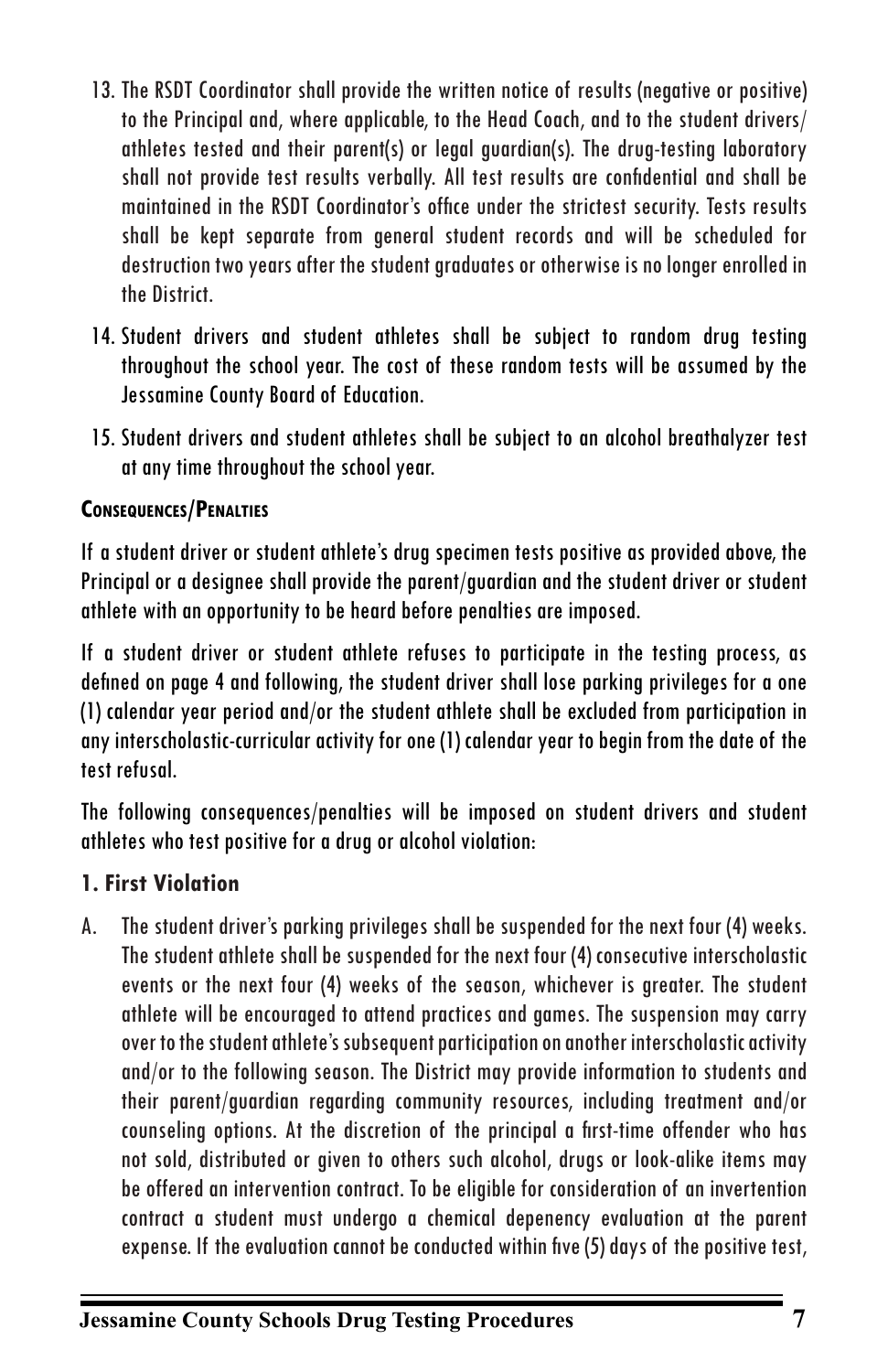the parent must contact the principal to request an extension. The principal will review the evaluation and may reduce the student driver or athlete suspension to two (2) weeks. If suspension is reduced, the student and his/her parents must agree in writing to abide by an intervention contract. The contract will include the recommendations of the dependency evaluation and any other limitations the principal may choose to include. Continued driving privileges and athletic participation is contingent on the student and parent abiding by the intervention contract. Violation of the contract may lead to immediate suspension for (1) calendar year.

B. If a student athlete is reinstated to the interscholastic activity following a first violation, the student athlete's participation in another interscholastic activity shall not be restricted solely because of the existence of the first violation, as long as the student athlete has completed the period of suspension and was appropriately reinstated to the prior interscholastic activity.

If the student athlete elects not to seek reinstatement to an interscholastic activity after a first violation (either because of the student athlete's own election or because the season concluded prior to the expiration of the student athlete's period of suspension), the student athlete is still required to serve the unexpired portion of the suspension before the student athlete can be eligible for any other interscholastic activity.

A student athlete serving a suspension for one (1) sport may try out for a second sport if the student athlete provides a negative breathalyzer or drug test result from the trained nurse at the student athlete's expense. If the student athlete successfully makes the team, prior to participation, the student athlete must serve the unexpired portion of the previous suspension.

The student athlete must complete all forms required for participation on another interscholastic activity and must submit to a new drug/alcohol test administered in accordance with the same procedures utilized for random drug or breathalyzer testing. The cost of this test will be the responsibility of the student athlete. A positive result shall be treated as a second violation.

C. Should the student driver or student athlete not comply with sections A and B, the student driver or student athlete will either lose his/her parking privilege or be suspended from all athletics for a period of one (1) year from the date of the most recent positive drug or alcohol test. Before a student driver or student athlete is eligible for reinstatement, he/she must comply with sections A and B.

## **2. Second Violation**

A. The student driver's parking privilege shall be suspended for the next 18 consecutive weeks. The student athlete shall be suspended from interscholastic activity for the next 18 consecutive weeks. If necessary, the suspension shall carry over to the student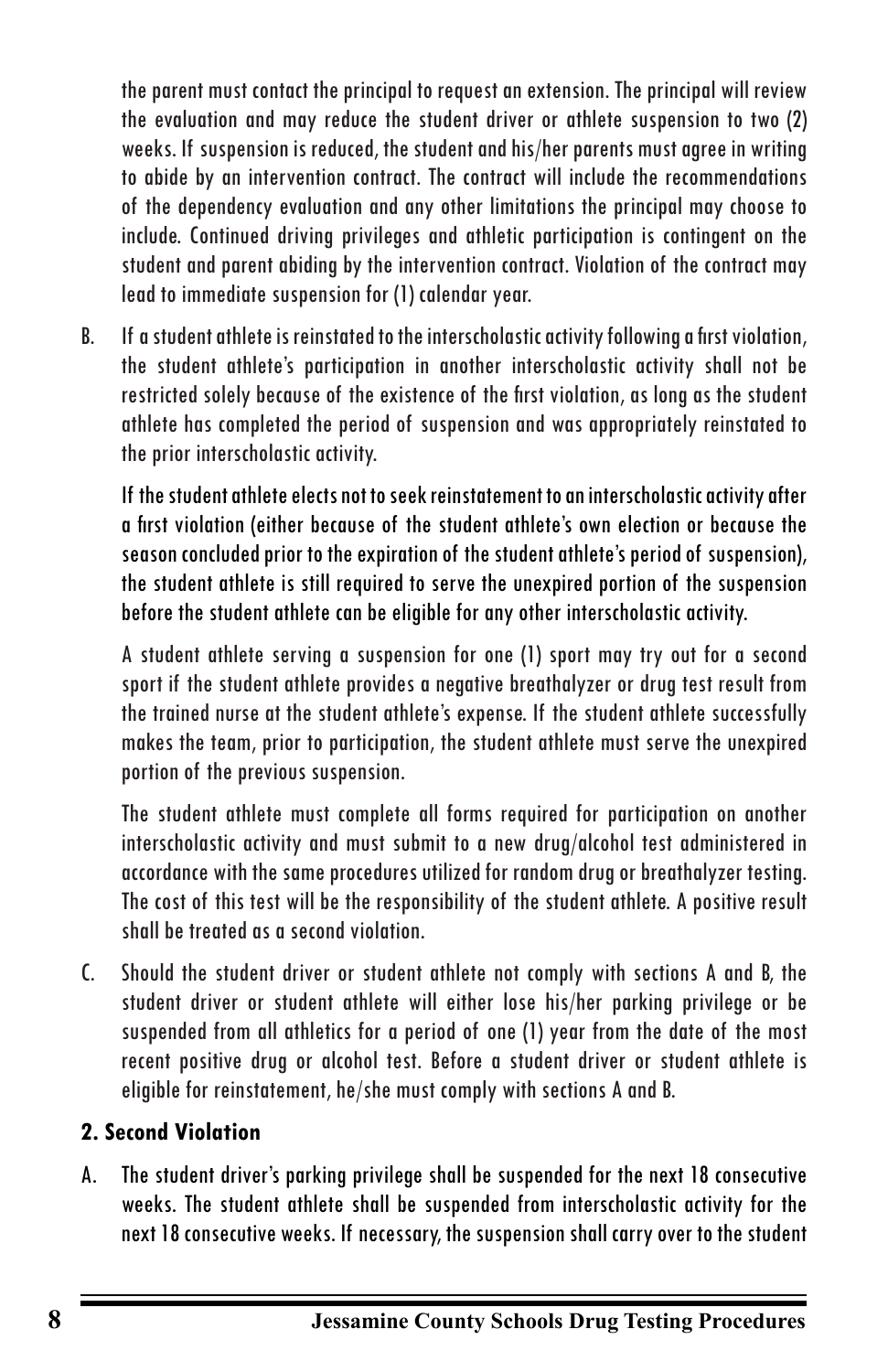athlete's subsequent participation on another interscholastic activity and/or to the following season. The District may provide information to students and their parent/ guardian regarding community resources, including treatment and/or counseling options.

B. If a student athlete is reinstated to the interscholastic activity following a second violation, the student's participation in another interscholastic activity shall not be restricted solely because of the existence of the second violation, as long as the student athlete has completed the period of suspension and was appropriately reinstated to the prior interscholastic activity. If the student athlete elects not to seek reinstatement to an interscholastic activity after the second violation (either because of the student athlete's own election or because the season concluded prior to the expiration of the student athlete's period of suspension) the student athlete is still required to serve the unexpired portion of the suspension before the student athlete can be eligible for any other interscholastic activity. A student athlete serving a suspension for one (1) sport may try out for a second sport if the student athlete provides a negative breathalyzer or drug test result from the trained nurse at the student athlete's expense.

If the student athlete successfully makes the team, prior to participation, the student athlete must serve the unexpired portion of the previous suspension. The student athlete must complete all forms required for participation on another interscholastic activity and submit to a new drug/alcohol test administered in accordance with the same procedures utilized for random drug or breathalyzer testing. The cost of this test will be the responsibility of the student athlete. A positive result shall be treated as a third violation.

C. Should the student driver or student athlete not comply with section A and B, the student driver will lose parking privileges for a period of one (1) year from the date of the most recent drug test. The student athlete will be suspended from all athletics for a period of one (1) year from the date of the most recent positive drug test. Before a student athlete is eligible for reinstatement, he/she must comply with sections A and B.

## **3. Third Violation and Each Subsequent Violation:**

The student driver shall lose parking privileges for a one (1) calendar year period and the student athlete shall be excluded from participation in any interscholastic-curricular activity for a one (1) calendar year period to begin from the date of the most recent positive test.

Student drivers and student athletes are not exempt from current school rules and policies as they relate to the selling, possession, and/or use of drugs and alcohol during school hours or while participating in school related activities.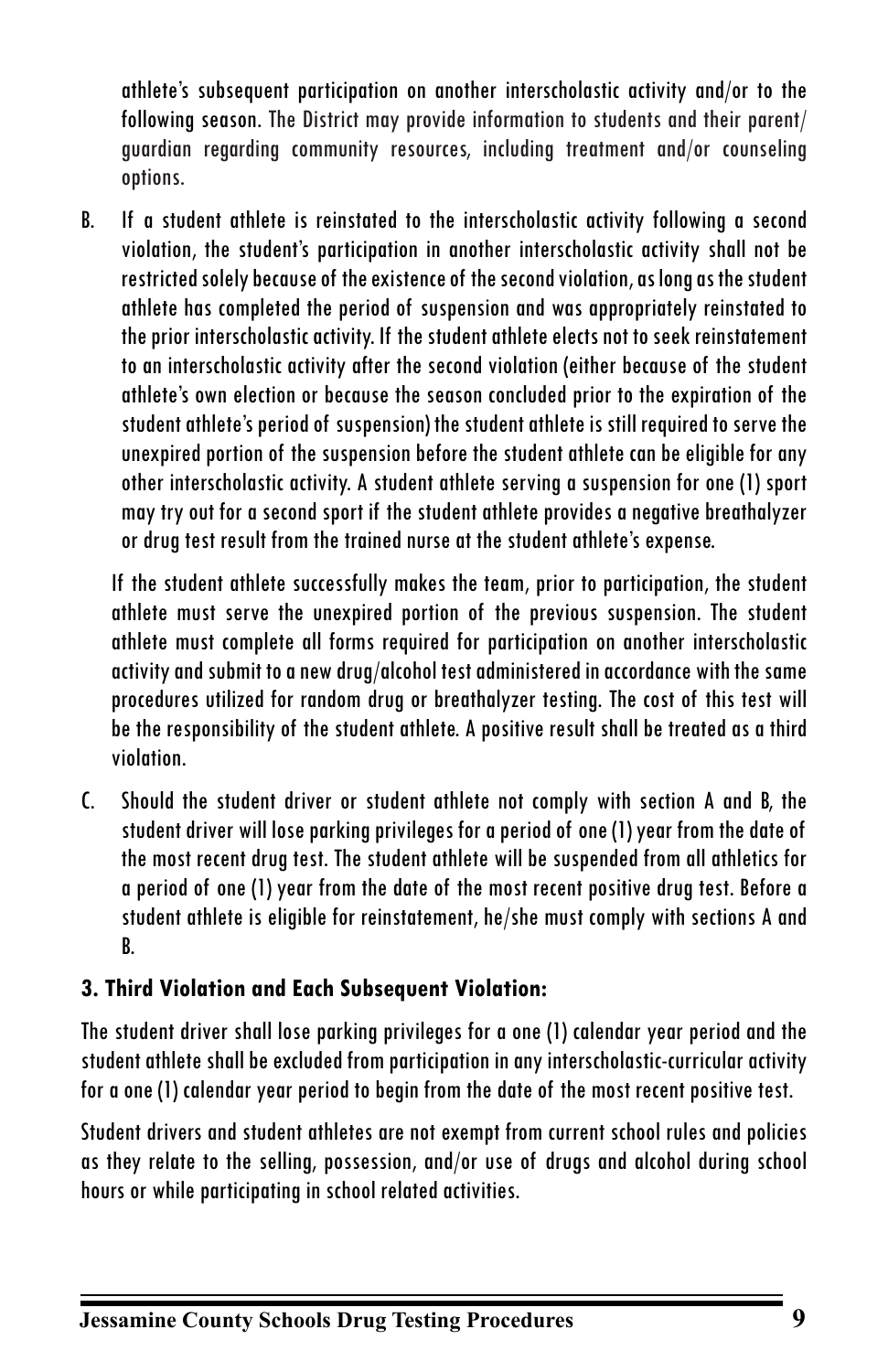#### **Appeals Process**

All violations may be appealed to the Drug Advisory Committee. This committee shall consist of at least one (1) administrator, one (1) counselor, one (1) teacher, and the school athletic director. The RSDT Coordinator will chair the committee. The Superintendent or a designee will determine the membership of the committee on an annual basis.

If an appeal is made disputing a positive result, the parent or guardian may elect to get a follow-up test for their child at their expense. However, the test must be performed on the original specimen.

#### **Non-Punitive Nature of Policy**

After completing a period of suspension from driving privileges for student drivers or the athletic program for the student athletes they shall be retested before the beginning of the next school year.

Offenses shall be cumulative over a student athlete's entire period of participation in all middle school athletics and shall accumulate regardless of the sport season in which they occur.

Offenses shall be cumulative over a student athlete's entire period of participation in all high school athletics and shall accumulate regardless of the sport season in which they occur.

Offenses shall be cumulative over a student driver's entire high school experience and shall accumulate regardless of what school year they start driving.

The District shall provide program assistance for student drivers and student athletes who receive free or reduced price meals. Positive test results shall not be turned over to law enforcement authorities or used to suspend or expel student athletes from school.